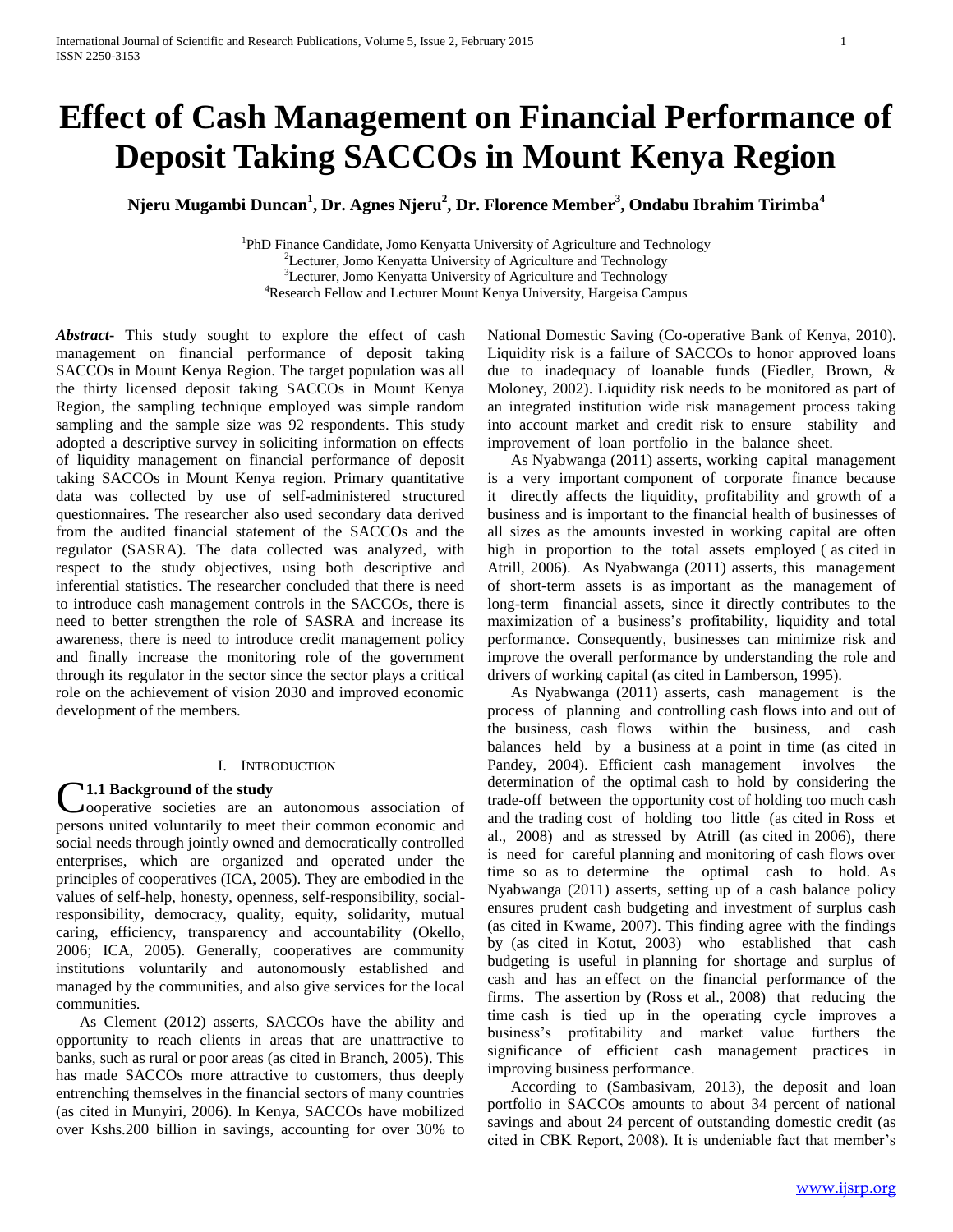loan demand is very high and incompatible compared with the availability of funds (Sambasivam, 2013). This follows that SACCOs face a risks arising from liquidity shortage and this has been a major cause of failure of many financial cooperatives (Sambasivam, 2013). SACCOs convert immediately available savings deposits into loans with longer maturities. (Nyabwaga et al., 2011) in their study on the effect of working capital management practices on financial performance contend that working capital management routines were low amongst small scale enterprises as majority had not adopted formal working capital management routines and also the study corroborates that there is a positive relationship between working capital management practices and financial performance.

 Clement at al., 2012) in their study on financial practice as a determinant of growth of SACCOs wealth content that growth of SACCO wealth depended on financial stewardship, capital structure and funds allocation strategy. Both studies did not address the issue of cash management, loan repayment and investment on non-core activities which the current study tries to address. In Kenya, SACCOs do not have access to the lender of last resort, the Central Bank of Kenya. So in times of market difficulties and constrains they have nowhere to get the asset of cash. This makes them prone to the liquidity shortage, and no matter how small, can cause great damage to a savings institution (Monnie, 2009). It is against this background that a study should be carried out on effects of liquidity management and regulation on financial performance of deposit taking SACCOs in Mount Kenya Region.

 The general objective of this study was to determine the effect of cash management on financial performance of deposit taking SACCOs in Mount Kenya Region.

 The findings of this study will benefit, policy makers who include the management committees and the managers of the Sacco by providing information on the appropriate cash management techniques to adopt. Also the decision makers on policy in SACCO regulatory authority will benefit in ensuring SACCOs have sufficient cash management tools for their liquidity management.

 This study adopted a descriptive survey design. As Hannah, (2013) asserts, research design is the arrangement of condition from collection and analysis of data in a manner that aims to combine relevance to the research purpose with economy in procedure ( as cited in Upagade and Shende, 2012). In Kenya, there are one hundred thirty five (135) registered deposit taking SACCOs, (SASRA, 2014). The target population will be licensed deposit taking SACCOs in Mount Kenya Region (SASRA, 2014). The respondents will be the Chief Executive Office, finance manager, credit Manager and SACCO Treasurer from each Deposit taking SACCO. Hence the target population will be  $(4*30 = 120)$ .

## II. THEORETICAL FRAMEWORK

# **2.1 Introduction**

 This chapter reviews the existing literatures theories and models related to the variables used in the study, a review of past studies on the area of study.

## **2.2 Theoretical Framework**

 (Kotler & Gary, 2005) described theoretical framework as a collection of interrelated concepts such as in a theory to guide a research work as it determines the items for measurement and the statistical relationships being studied. A theory is a reasoned statement or group of statements, which are supported evidence meant to explain some phenomena.

## **2.2.1 Cash Management theory**

 The purpose of cash management is to determine and achieve the appropriate level and structure of cash, and marketable securities, consistent with the nature of the business's operations and objectives (Brigham, 1999). As Erkki (2004) asserts, Models on cash balance management have been proposed by (as cited in (Baumol, 1952), (Archer, 1966), (Beranek, 1963), (Miller & Orr, 1966), (Pigou, 1970), (Lockyer, 1973), & (Gibbs, 1976)) among others. (as cited in William Baumol,1952) was the first person to provide a formal model of cash management. As Erkki (2004) asserts, this model applied the economic order quantity (EOQ) to cash. Brokerage fees and clerical work form order costs while foregone interest and cash out costs form the costs of holding cash. Baumol's model is however probably the simplest, most striped down and sensible model for determining the optimal cash position (as cited in Ross, 1990). (as cited in Lockyer, 1973) on the other hand modified Baumol's model to incorporate overdraft facilities. According to Lockyer's approach the total annual cash policy cost attributable to the use of overdraft facilities is given by the sum of total annual cash transfer cost, total annual overdraft cost and the total annual holding cost. As Erkki (2004) asserts, Lockyer's model is critiqued for assuming overdraft facilities, which are not automatic especially for firms with poor credit rating. The model also assumes disbursements are even over the planning period.

 As Erkki (2004) asserts, the cyclical nature of cash is recognized (as cited in Archer, 1966) who reasons that apart from providing a cash balance for transactional purposes, a cash balance should be provided for precautionary purposes, especially for seasonal activities that are unpredictable. In Archer's approach, costs related to overdraft facilities and capital costs of precautionary balances are compared to determine the optimum. Archer's approach is advantageous for it recognizes the cyclical nature of net cash flows of many firms. As Erkki (2004) asserts, enhances the reasoning (as cited in Archer, 1956). According to Gibbs, the determination of optimal cash balance involves a combination of investment and financial decisions. In Gibbs approach, cases where demand for money is of a cyclical nature a combination of short and long term borrowing should be used to avoid the use of long term funds to cover peaks arising from idle cash balance, during periods of low cash demand. Gibbs contends that, the determination of the amount of buffer money to hold is seen as an investment decision. Gibbs approach emphasizes holding costs, costs of short and costs of long-term borrowing and the costs of investment in marketable securities, (Erkki, 2004).

 In order to do this a variety of activities need to be undertaken, because of the integrative nature of cash to the operation of the SACCO. Since most of the SACCO operations revolve around advancement of cash then it is imperative for a considerable minimum level of cash to be maintained. How a SACCO manages cash will definitely have implications on the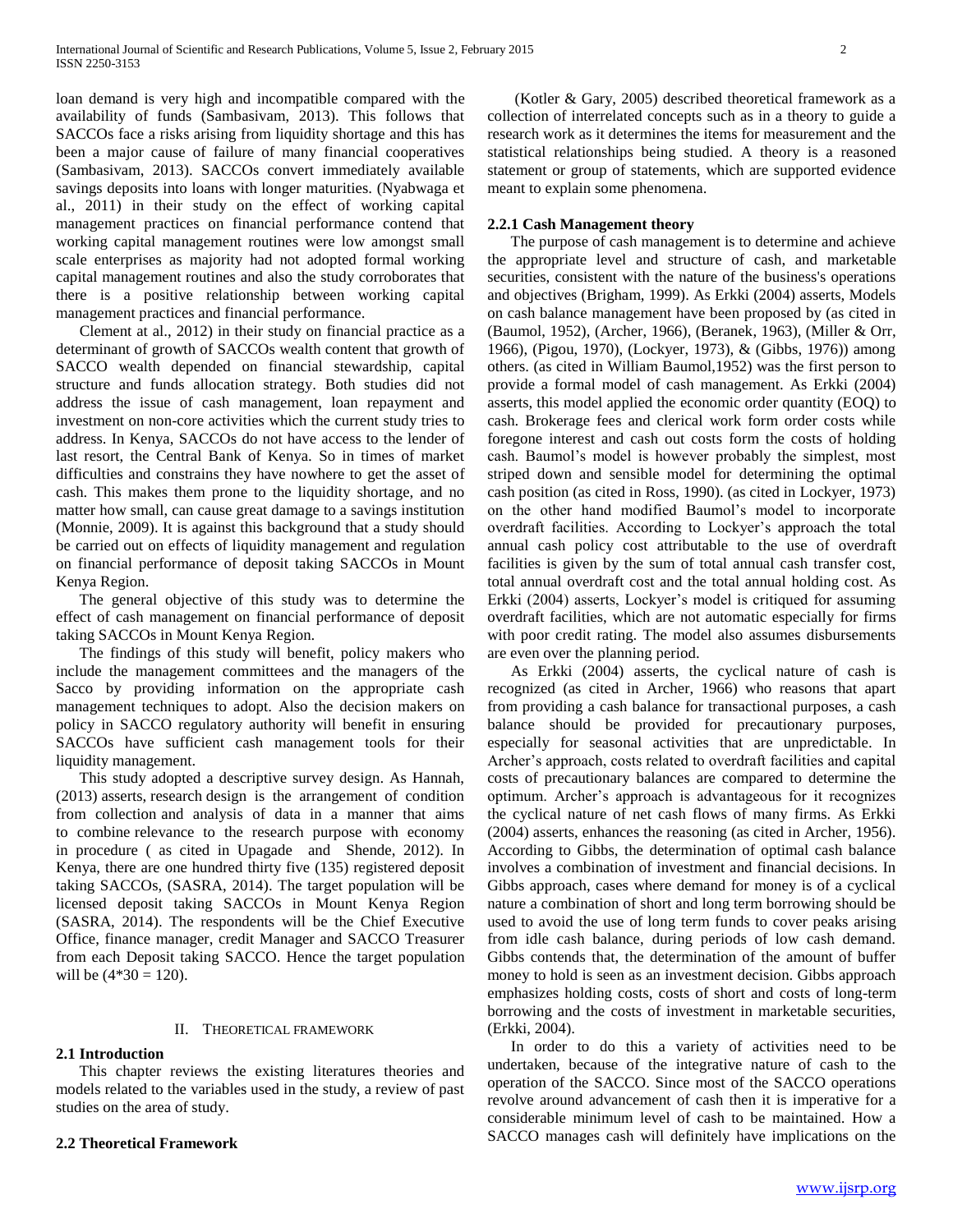liquidity of the SACCO. The theory therefore is of essence on the bases of the policy the SACCOs may have in place with regard to cash retention so as to avoid illiquidity.

## **2.2.2 Free cash flow theory**

 As Huseyin (2011) asserts, managers have an incentive to hoard cash to increase the amount of assets under their control and to gain discretionary power over the firm investment decision, (as cited in Jensen, 1986). Having cash available to invest, the manager does not need to raise external funds and to provide capital markets detailed information about the firm's investment projects (Huseyin, 2011). Hence, managers could undertake investments that have a negative impact on shareholders wealth. Managers of firms with poor investment opportunities are expected to hold more cash to ensure the availability of funds to invest in growth projects, even if the NPV

of these projects is negative(Huseyin,2011). This would lead to destruction of shareholder value and, even if the firm has a large investment programme and a low market-to-book ratio. Thus, using the market-to-book ratio as a proxy, it is likely that the relation between investment opportunity set and cash holdings will be negative. This is critical in management of liquidity in the firm and ensuring there is a balance between meeting the current obligation to mitigate liquidity short fall and investing in the interest of shareholders wealth maximization (Huseyin, 2011).

## **2.3 Conceptual framework**

 As Sammy (2013) asserts, a conceptual framework refers to a group of concepts that are systematically organized in providing a focus, rationale and a tool for interpretation and integration of information (as cited in Balachander & Soy, 2003). This is usually achieved in pictorial illustrations.



## **Independent Variables**

**Moderating Variable** 

# **Dependent Variable**

#### **2.4 Empirical Review**

 As Nyabwanga (2011) asserts, cash management is the process of planning and controlling cash flows into and out of the business, cash flows within the business, and cash balances held by a business at a point in time (as cited in Pandey, 2004). As Nyabwanga (2011) asserts, efficient cash management involves the determination of the optimal cash to hold by considering the trade-off between the opportunity cost of holding too much cash and the trading cost of holding too little (as cited in Ross et al., 2008) and as stressed by (as cited in Atrill, 2006), there is need for careful planning and

monitoring of cash flows over time so as to determine the optimal cash to hold. A study by (Kwame, 2007) established that the setting up of a cash balance policy ensures prudent cash budgeting and investment of surplus cash. This finding agree with the findings by (Kotut, 2003) who established that cash budgeting is useful in planning for shortage and surplus of cash and has an effect on the financial performance of the firms. The assertion by (Ross et al., 2008) that reducing the time cash is tied up in the operating cycle improves a business's profitability and market value furthers the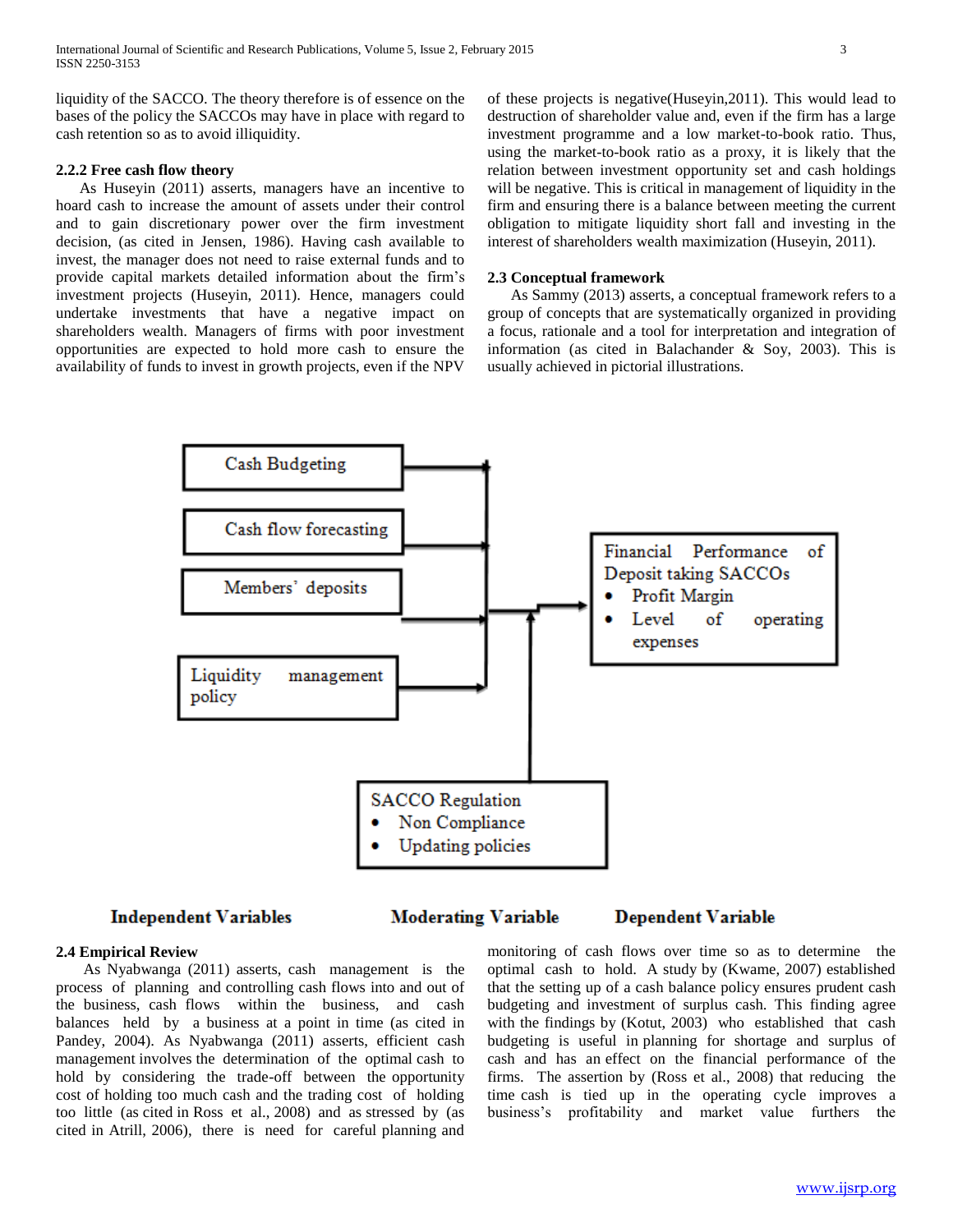significance of efficient cash management practices in improving business performance.

 Erkki (2004) defined cash management as a part of treasury management , which is defined as a part of the main responsibilities of the central finance management team(as cited in Tiegen, 2001) . Huseyin (2011) asserts, the specific task of a typical treasury function include cash management, risk management, hedging and insurance management, account receivable management, account payable management, bank relations and investor relations (as cited in Kytönen, 2004). (Huseyin, 2011) thinks that this definition is consistent with the (as cited in Srinvasan & Kim, 1986) classification of cash management areas as cash balance management, cash gathering, cash mobilization and concentration, cash disbursement, and banking system design. Cash balance management includes management of cash position, short-term borrowing, short term investing, cash forecasting. (Huseyin, 2011) opinion is that the classifications of Tiegen's cash management and Srinvasan and Kim's cash balance management are closely related concepts. (Huseyin, 2011) classifies cash management as operating transactions and financial transactions. The operating transactions include accounting ledgers, invoicing , terms of sales - cash collection, cash control and processing, cash forecasting. The financial transactions include optimization of cash, short-term investments, short term borrowing, interest rate risk management, exchange rate risk management , payment systems, information systems and banking investor relations (as cited in Kytönen, 2004).

 As Jared (2013) asserts, the cooperative form is therefore regarded as having enormous potential for delivering pro-poor growth that is owned and controlled by poor people themselves. Nevertheless it is recognised that, lacking in capital and business management capacity, cooperatives have had a rather disappointing history in developing countries (as cited in Birchall, 2004). There is an argument then that it is the broader characteristics of cooperative organisation such as social ownership, people-centred objectives and their community base, rather than their precise organisational form should be advocated. According to (Mwaura, 2010) industry statistics in Kenya show that an estimated 60 SACCOs are way below the required minimum capital levels –– and are expected to turn to the members for money needed to reach the threshold. Contributing money for the capital build-up will force members to take a portion of their monthly take-home or forego annual dividends in the next four years in support of the initiative. Nation staff SACCO has, for example, asked its members to increase their share capital to Sh 6,000 from the current Sh1, 000 in the next five months beginning August 2010.

 As observed by (Steve, 2010) Maisha Bora SACCO had withheld part or whole dividends for the year 2009 and encouraged members to invest in beefing up the core capital in order to meet the SACCO liquidity demands. (Haileselasie, 2003) in his study about cooperatives in Saesi-Tsaeda-Imba, investigated that 78.7 percent of the members became member in cooperatives through mobilization and persuasion by the civil societies such as Farmers, Youth and Women's Associations. As a result, the members' were not aware of the duties and rights they have in the cooperative societies. According to Haileselasie's finding, for example, out of the total respondents

members' participation in the annual meeting was 12.2 per cent and 68.8 per cent of the total respondents had bought only one share. The result of the study revealed that the overall participation of members in co-operatives was weak (Haileselasie, 2003).

 As Darek (2012) asserts, the problem of access to capital becomes even more challenging in emerging markets for a variety of reasons (as cited in Benedict and Venter, 2010; Cunningham and Rowley, 2010; Klonowski, 2005; Abor and Biekpe, 2006; Tagoeet al., 2005). First, firms in emerging markets operate in an environment of imperfect legal infrastructure (as cited in Cunningham and Rowley, 2010; Klonowski, 2005). Capital providers must often agree to contractual terms that are suboptimal for them. Second, financial disclosure in emerging markets continues to be relatively poor (as cited in Sami and Zhou, 2008; Zhou, 2007; Klonowski, 2007). As Darek (2012) asserts, many countries report financial results under their own financial standards and regulations, which are different from those seen in international accounting standards; consequently, auditing firms must often recast the financial statements of firms operating in such markets. Third, asymmetry of information and moral hazards are more pronounced in emerging markets (as cited in Klonowski, 2007; Tagoeet al., 2005). Access to information is a greater challenge to obtain, as sources of information on firms, the competitive posture of market players, and market size and growth rates are more difficult to find (as cited in Abor and Biekpe, 2006; Tagoeet al., 2005). Fourth, firms operating within emerging markets have more problems related to corporate governance. The corporate governance concerns are more severe and more difficult to address than those experienced by firms in developed economies (as cited in Black et al., 2010; Klonowski and Golebiowska-Tataj, 2009; Parisiet al., 2009; Klonowski, 2007). Key issues may include the personal use of a firm's assets, unaccounted cash withdrawals, appointment of family members, and so on.

 (Ondieki, 2011) in "The effects of external financing on the performance of SACCOs in Kisii District" observed that major challenges inherent in the cooperative movement in Kenya included: poor governance, limited transparency in management of cooperatives, weak capital base and infrastructure weakness including ICT. The same opinion is shared by (Karim, 2012) "African SACCO Regulatory framework" whereby it was observed that leadership or governance of a CFI determines to a large extent how the CFI responds to regulatory issues and how it operates within the regulatory framework. This requires that the BOD members file personal information return with the regulators.

 According to (Odhiambo, 2013) in his study on the relationship between working capital management and financial performance of deposit taking savings and credit co-operative societies licensed by SACCO societies regulatory authority in Nairobi county. Interest rate on members' deposits as measure of financial performance was used as the dependent variable. The independent variable (working capital management) was measured by cash conversion cycle, current ratio, debt ratio and turnover growth. The findings indicated that efficient working capital management leads to better financial performance of a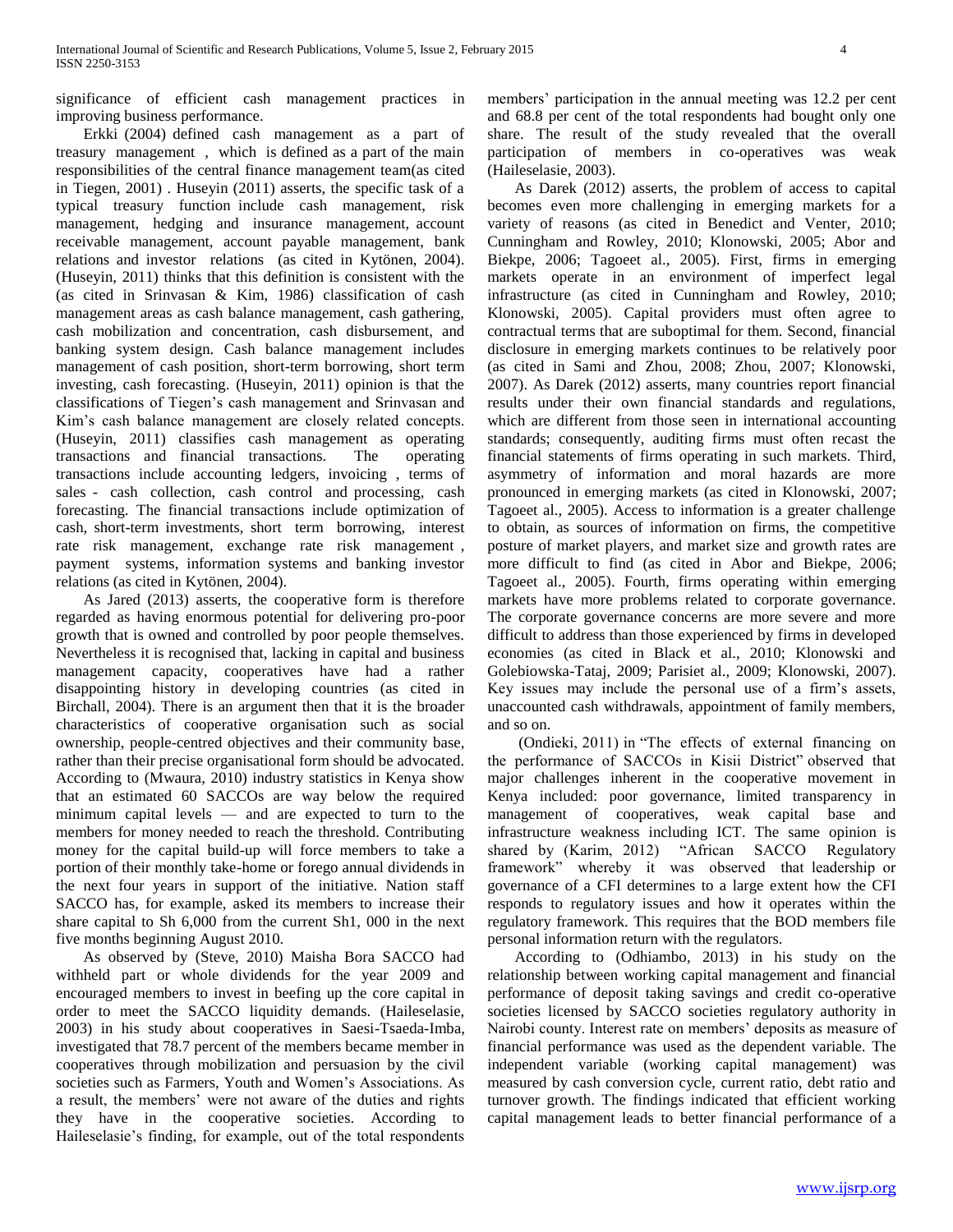SACCO, hence a positive relationship existed between efficient working capital management and financial performance variable. A study on the role of financial management practices in the performance of public service vehicle savings and credit cooperative societies in Kenya was done by (Kinyua, 2013). The objectives of this study were to, describe the profile of P.S.V SACCOs, investigate the role of financial management practices in the P.S.V SACCOs in Nyeri South district, identify areas of financial management that are influential to performance of P.S.V SACCOs, find out whether public transport SACCOs in Nyeri South District generate cash plans and budgets based on their specific priorities and to ensure that incoming financial resources facilitate the fulfillment of these priorities. The findings show that public service vehicle SACCOs have better financial management practices as showed by the six indicators of better financial management. Members' funds are protected against loan delinquency by setting funds and provision for statutory reserve provided for through cooperative Act. SACCOs have effective financial structure, high rate of return and high Loan Repayment. There are signs of growth indicated by positive change in the levels of profitability, turnover and capital. Better financial management practices have resulted to better performance of the SACCOs. The dividends payout for the members of the SACCOs is fairly high and is expanding, annually. The share capital level of the SACCOs has increased over the years of their existence. With expanding saving members are able to access credit facilities resulting to increased number of vehicles. The public service vehicle SACCOs have therefore continued to exist and grow over the years dominating the public transport sector.

## **2.5 Critique of the existing literature relevant to the study**

 Research article by (Kifle, 2011) on the management of savings and credit cooperatives from the perspective of outreach & sustainability: evidence from Southern Tigrai of Ethiopia, the author did cite literature in relation to the area of study. There is enough buildup of information in relation to the research. The paper lacks theoretical framework on where the author builds up his research on. There is lack of sequential chronological order of literature as per specific objectives. The author describes clearly the area of study, provides the study population of ten SACCOs and states the usage of longitudinal research design with 2007 as the baseline. The researcher stated usage of both primary and secondary data and the way it was presented. The researcher failed to state the sampling technique, computation of the sample size and analysis of primary data. Usage of inferential statistics was not clearly stated and there is lack of econometric model to show the relationship between variables and establish the predictive nature of the information.

## III. FINDINGS

## **4.1 Introduction**

 This section highlights the analysis of data based on objective, independent variable and

Presentation of research findings and discussions of the results.

#### **4.2 Response Rate**

 From the data collected, out of the 92 questionnaires administered, 68 were filled and returned, which represents 74% response rate. This response rate is considered satisfactory to make conclusions for the study.

## **4.3 Cash Management**

 The research objectives was to find the effect of cash management on financial performance of deposit taking SACCOs in Mount Kenya Region.

 From the findings the researcher established that most SACCOS prepare cash budget regularly as indicated by mean of 4.51, this is strong but with level of dispersion of 0.532 shows that less controls are in place to ensure cash budgets are well prepared. Hence the need of the management to ensure stronger controls are in place in preparation of regular cash budget and this will be well represented by a smaller standard deviation.

 From the finding the researcher also established that most SACCOS prepare cash flow forecast in order to inform critical decision in relation to financial performance as shown by a mean value of 4.01, this is well represented since the median is 4.00 which shows cash flow forecast is done and taken seriously in the SACCOS. Across the number of SACCOs, the process is not standard since the standard deviation of 0.743 is very high in comparison to preparation of regular cash budget. This reviewed that management is aware of the need of preparation of cash flow forecast and its implication on the financial performance of the SACCOs.

 From the findings the researcher also established there was occurrence of both cash surpluses and shortages as indicated by mean of 2.93 and 2.78. The data showed that shortages were greater that surpluses. This raised an alarm in terms of cash management since it greatly affects day to day operation of the institution since cash is the key engine in the operation of the SACCOS. Also the standard deviation is on the higher side namely 0.719 and 0.878 hence the dispersion levels are high. This shows even though SACCOS undertake strict cash flow forecast, there are external variables that can affect cash management which poses a greater risk in the operations of the institutions. Hence the need to critically review in-depth on the factors both in the external environment and internal environment that can affect cash management in the institution and establish mitigating factors.

 From the findings the researcher established that the monthly members' contribution was low as indicated by mean of 3.25, and strengthened by median of 3. This raises a great concern in the cash management of the SACCOs since members' contribution provides direct cash in the institution. The management need to find ways to encourage regular contribution of the members since it will affect the financial performance of the institution. Also the researcher established the level of dispersion was very high as reviewed by standard deviation of 1.238 hence it poses a high risk in the management of cash in deposit taking SACCOS. Hence the need of establishing good mechanism to encourage increase in membership contribution to boost financial performance of the SACCOS.

 The researcher wished to establish the constraints SACCOS undergo during cash management. The researcher established that the main challenges as pee the respondents were: lack of members integrity in relation to liquidity management; lack of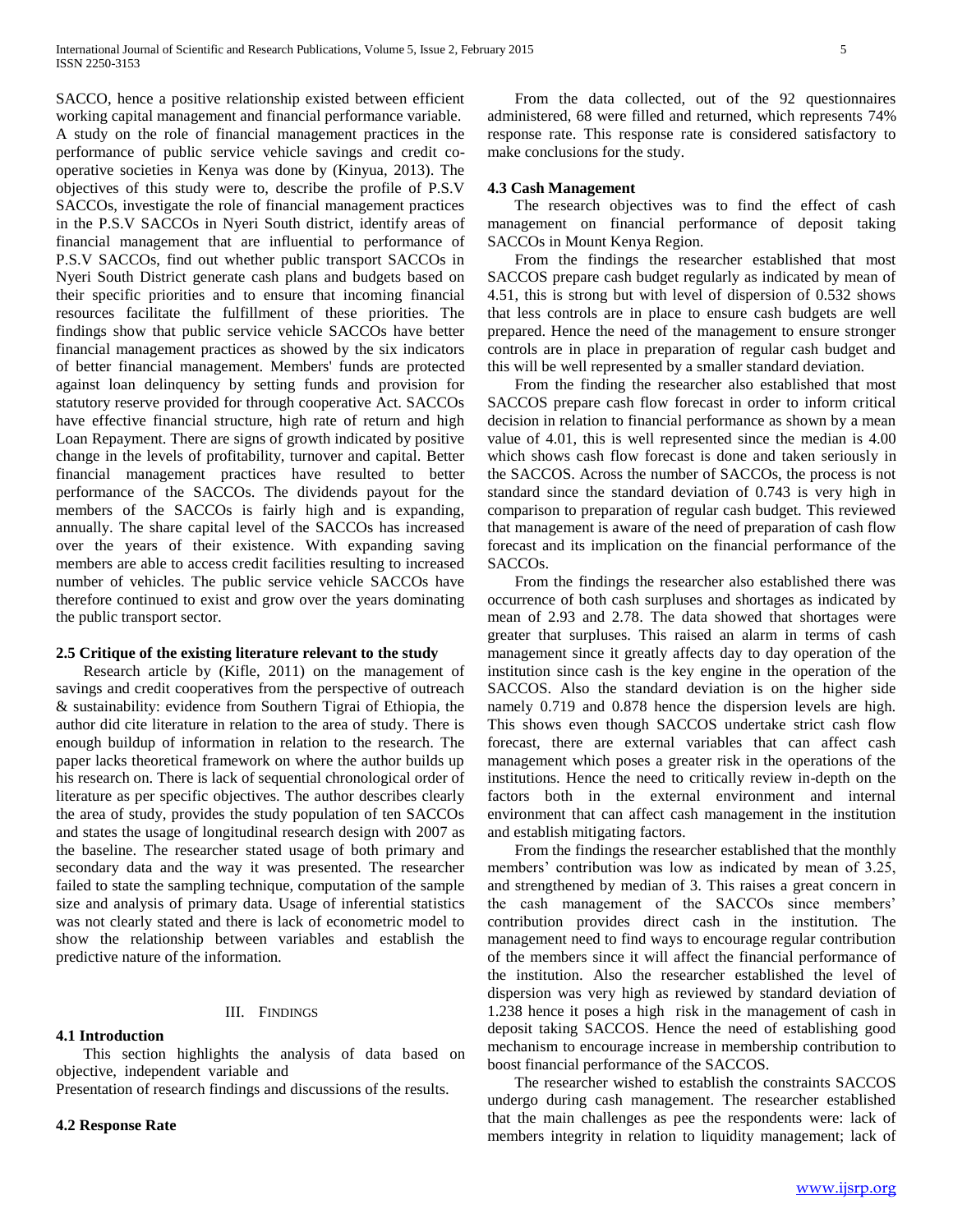proper channels followed during liquidation process; methods and the techniques of depreciating assets; high level of loan demands and high loan default rate. Hence the advice of the researcher to the SACCO management to address the listed challenges on liquidity management soonest possible since it will result on improved financial performance of the institutions.

## **4.4 Hypothesis Testing**

 There is a Strong positive relationship between cash management and Financial Performance of Deposit taking SACCOs in Mount Kenya Region as indicated by correlation of 0.584. The p-Value of 0.000 is less than the acceptable significance level  $(\alpha)$ , hence the null hypothesis that there is no relationship between Cash Management and Financial Performance of Deposit taking SACCOS in Mount Kenya Region is rejected. This shows that the sampled data can be applied to the general population across deposit taking SACCOs at 95% confidence level.

## **4.5. Summary**

 Cash management is very critical as a liquidity management tool in deposit taking SACCOs the researcher studies the following parameters namely: preparation of regular cash budget, cash flow forecast, occurrence of cash shortages and surplus and monthly members' contribution. The researcher concluded that deposit taking SACCOs need to address the parameters critically to ensure that there is adequate cash management policy within the institution to ensure optimal financial performance of deposit taking SACCOs since they have a great role on the achievement of vision 2030 and the sector is a great contributor on the financial sector in the Kenyan economy. The management need to ensure there are adequate cash management controls to ensure all the time there is optimal cash where there are strategies to be in place during minimal cash and surplus cash since either of the side will contribute to liquidity risks to the organization.

## IV. RECOMMENDATION

 The following are the recommendation from this research study:

There is need for the regulator to introduce cash management controls that will be applied across all the deposit taking SACCOs. This will go way further towards increased cash management in the sector and contributes towards better financial performance in the sector.

 There is need for the regulator to introduce cash ration to be deposited within the SACCO regulator. This will enable control of liquidity in the deposit taking SACCOs and also help on overnight borrowing to assist the SACCOS assess the regulator during cash shortage and release cash surpluses when there is excess funds.

#### **REFERENCES**

[1] Clement, O., & Martin, O. (2012) Financial Practice as a Determinant of Growth of Savings and Credit Co-Operative Societies' Wealth. (A Pointer to Overcoming Poverty Challenges in Kenya and the Region). International Journal of Business and Social Science Vol. 3 No. 24 [Special Issue – December 2012].

- [2] Darek, K., (2012) Liquidity gaps in financing the SME sector in an emerging market: evidence from Poland. International Journal of Emerging Markets Vol. 7 No. 3, 2012 pp. 335-355 Emerald Group Publishing Limited 1746-8809 DOI 10.1108/17468801211237072.
- [3] Erkki, K., (2004) Cash Management Behavior of Firms and its Structural Change in an Emerging Money Market. Faculty of Economics and Business Administration, Department of Accouting and Finance, University of Oulu
- [4] Huseyin, Y., (2011) Another Perspective to Corporate Cash Management: A New Model and Definition. International Journal of Humanities and Social Science Vol. 1 No. 11 [Special Issue – August 2011].
- [5] Hannah, K., Gekara, M., & Joseph, M. (2013). Effect of operating costs on the financial performance of SACCOs in the banking sector in Kenya. Prime Journal of Business Administration and Management (BAM) ISSN: 2251-1261. Vol. 4(2), pp. 1359-1363, Retrieved from, www.primejournal.org/BAM
- [6] ICA (International Co-operative Alliance) (2005) Statement on the cooperative Identity. Available from the University of Wisconsin Center for Co-operatives at Http://www.wisc.edu/uwcc/rin-html viewed may 15th,2012 International co-operative
- [7] Jared, M., Charles. M., & Willy. M. (2013) The Challenges Facing Deposit-Taking Savings and Credit Cooperative Societies' Regulatory Compliance in Kenya. A Case of the Gusii Region. Interdisciplinary Journal of Contemporary Research in Business Institute of Interdisciplinary Business Research 1013 VOL 4, NO 12
- [8] Kifle, T., (2011) Management of Savings and Credit Cooperatives from the Perspective of Outreach and Sustainability: Evidence from Southern Tigrai of Ethiopia. Research Journal of Finance and Accounting. ISSN 2222-1697 (Paper) ISSN 2222-2847 (Online) Vol 2, No 7/8, 2011 www.iiste.org.
- [9] Kinyua (2013) Role of financial management practices in the performance of public service vehicle savings and credit co-operative societies in Kenya (Published Masters Thesis) University of Nairobi.
- [10] Nyabwanga, R., Ojera. P., Alphonce. J., & Otieno. S., (2011) Effect of working capital management practices on financial performance: A study of small scale enterprises in Kisii South District, Kenya. African Journal of Business Management Vol. 6(18), pp. 5807-5817, 9 May, 2012 Available online at http://www.academicjournals.org/AJBM DOI: 10.5897/AJBM11.1418 ISSN 1993-8233.
- [11] Odhiambo, J., (2013) The relationship between working capital management and financial performance of deposit taking savings and credit co-operative societies licensed by SACCO societies regulatory authority in Nairobi county. (Published Masters Thesis) University of Nairobi.

URI: http://erepository.uonbi.ac.ke:8080/xmlui/handle/123456789/12776

- [12] Republic of Kenya (2008), The SACCO Societies Act 2008, Nairobi, Government printers.
- [13] Sammy, A., Philemon. B., & Juma., (2013) Analysis of Financial Mismatch in Co-Operative Societies: A Case of Kakamega County, Kenya. International Journal for Management Science and Technology (IJMST). Volume 1; Issue 5 Paper- 4 ISSN: 2321-0362 (Print)
- [14] Sambasivam, Y., & Biruk, A. (2013) Financial Performance analysis of GOHE Co-Operatives Savings and Credit Union in Bure Woreda, Ethiopia. International journal research journal of economics and business studies. Debre Markos University, Debre Markos, Ethiopia. Retrieved from www.theinternationaljournal.org > RJEBS: Volume: 02, Number: 06, April-2013

## **AUTHORS**

**First Author** – Njeru Mugambi Duncan , PhD Finance Candidate, Jomo Kenyatta University of Agriculture and Technology

**Second Author** – Dr. Agnes Njeru , Lecturer, Jomo Kenyatta University of Agriculture and Technology

**Third Author** – Dr. Florence Member , Lecturer, Jomo Kenyatta University of Agriculture and Technology

**Fourth Author** – Ondabu Ibrahim Tirimba , Research Fellow and Lecturer Mount Kenya University, Hargeisa Campus